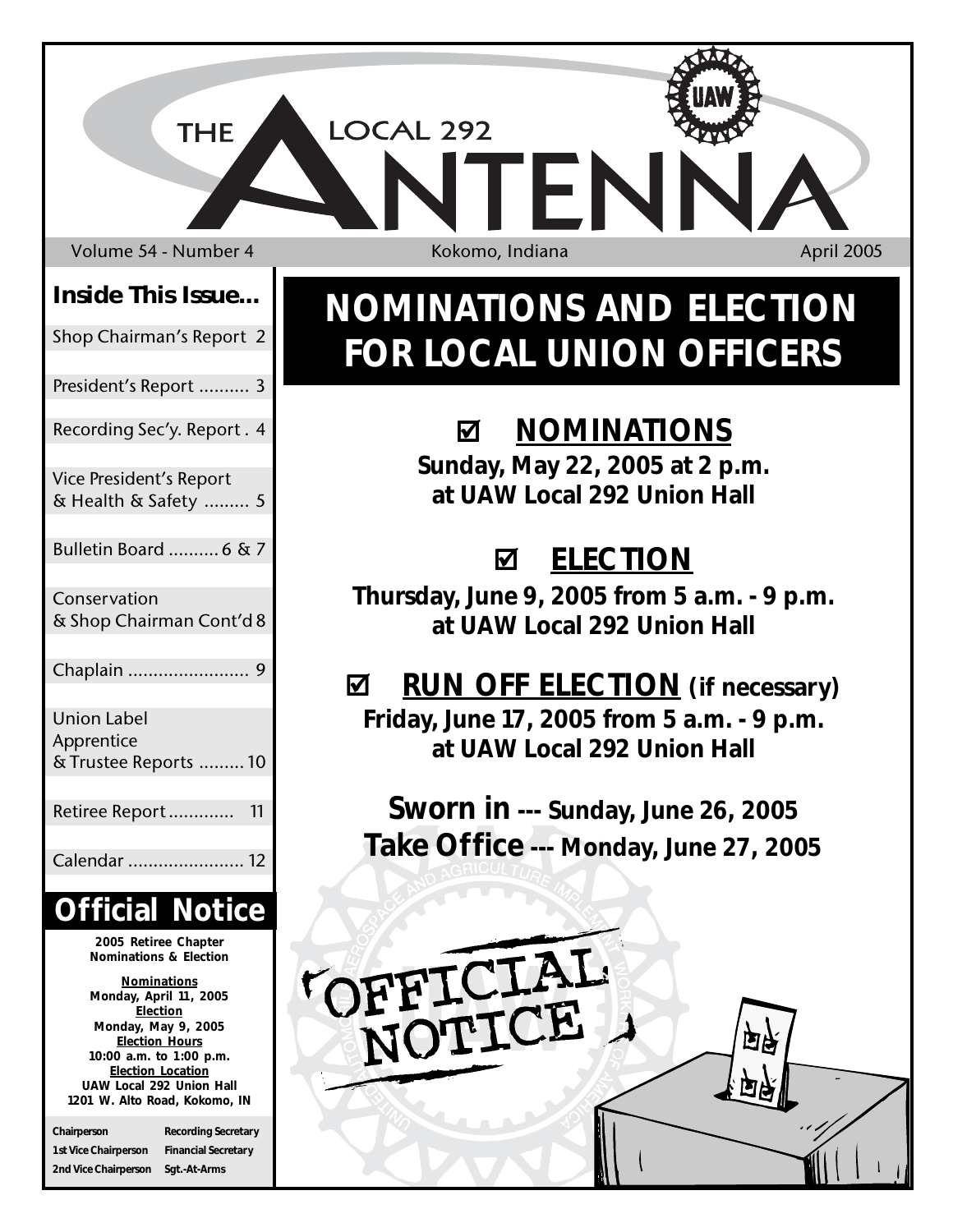### **Shop Chairman's Report**



### *Rich Mince, Shop Chairman*

I would like to begin by congratulating Midge Collett and wish her well in her new position with Region 3's Organizing Dept. We would also like to congratulate Sona Camp as our new President and Kacee Anderson our Vice-President.

I will now start with the S.E.L. report for March 1, 2005. The benchmark in production is 2,425, in skilled 853 for a total of 3,278. The actual S.E.L. protected is 1,758 in production, 779 in

skilled for a total of 2,537. The current workforce in production is 1,654, in skilled 761 for a total of 2,415. On leaves of absence there are 104 in production, 18 in skilled for a total of 122, bringing our total employment level at this site to 2,537. The total hiring requirement, including the roll-over from the last agreement, is 99 in skilled trades and 575 in production.

HEALTH & SAFETY - In this area we have a very good group of representatives that do an excellent job striving for no lost workday cases in the plant. For the month of February there were 2 recordables and 0 lost workday cases.

QUALITY - We continue to be world-class in this area thanks to our employees and members. In 2005 there were 8 PRRs to date and in 2004 there were 12 so we have exceeded last year's total by 4 less customer complaints. So far in 2005 we have had 6 PPMs.

SOURCING - Since our last meeting we have had no insourcing or outsourcing notices.

The Cost-of-Living Allowance has been increased by 6 cents per hour for a total of 73 cents per hour for hours worked on or after March 7, 2005.

We have had a very good response on the new negotiated UAW Store in the plant at which every active member has a \$100.00 credit to spend this year. During February, the first month of opening, \$26,822.31 of credits were spent, which is a small portion of the \$250,000.00 worth of credits available to our active members.

At our last month's sub council meeting in Pittsburgh, we had the opportunity to meet with the other Delphi plants' Chairmen and Shop Committees. Due to the global market and globalization the entire country's industrial base is under attack by these forces, but thanks to our product lines and member's efforts, we are still profitable and doing better than many others.

The message from Vice-President Shoemaker addressed the many concerns about Delphi and it's success, but at this time there are no clear answers to the end

|                                      | Grievances submitted by Zone Committeemen - Broken down by Step - March 1, 2005 |          |                |          |          |          |  |
|--------------------------------------|---------------------------------------------------------------------------------|----------|----------------|----------|----------|----------|--|
| Committeeman                         | Zone $#$                                                                        | 1st Step | $1^{1/2}$ Step | 2nd Step | 3rd Step | 4th Step |  |
| George Anthony                       | Zone $#1$                                                                       | 0        | 35             | 130      |          | 0        |  |
| Dennis Marcum                        | Zone $#2$                                                                       | 0        | 12             | 43       |          | $\Omega$ |  |
| Jay Brown                            | Zone $#3$                                                                       | 0        | 20             | 30       |          | $\Omega$ |  |
| lim Justice                          | Zone $#4$                                                                       | 0        | 8              | 35       |          |          |  |
| <b>Total Grievances at Each Step</b> |                                                                                 | O        | 75             | 238      | 10       |          |  |

#### **PUBLICATION POLICY— The deadline for submitting articles for The Antenna will be the 5th of the month.**

The Antenna shall be the voice of UAW members. No articles will be accepted which tend to ridicule or hold up to contempt any local union officer or member or policy of UAW Local 292. All articles must be signed. All articles must be approved by the Executive Board of Local 292 prior to publication. Opinions expressed here in are the opinions of the writers and not necessarily the opinions of the Editor of UAW Local 292.

**"Were it not for the labor press, the labor movement would not be what it is today, and any man who tries to injure a labor paper is a traitor to the cause." — Samuel Gompers**



**1201 W. Alto Rd., P.O. Box B, Kokomo, IN 46904 Ph. (765) 453-4600 or (800) 347-4254 Office Hours 7:30 a.m.—4:30 p.m.**

| <b>EXECUTIVE BOARD OFFICERS</b>                       |  |  |  |
|-------------------------------------------------------|--|--|--|
|                                                       |  |  |  |
|                                                       |  |  |  |
|                                                       |  |  |  |
| FINANCIAL SECRETARY/TREASURER  Stephen Newton         |  |  |  |
| TRUSTEES  Kenny Fisher, Jim Shelton & Chris McTaggart |  |  |  |
| SCT-AT-ARMS Mike Valdez                               |  |  |  |

| CVILLED TRADE LINIT OFFICEDS |  |
|------------------------------|--|
|                              |  |
|                              |  |

| <b>SNILLLD INADE UNIT OFFICERS</b> |  |  |
|------------------------------------|--|--|
|                                    |  |  |
|                                    |  |  |
|                                    |  |  |
|                                    |  |  |

#### **UNIT CHAIRPERSONS**

| <b>SHOP COMMITTEE</b> |  |
|-----------------------|--|
|                       |  |
|                       |  |

**BENEFITS REPRESENTATIVES**

Phil Caraco, Billy Cantu, Anna Ward, Nick Kodrea & Georgia Zeigler Alternate-Mark McAlpin

**APPRENTICESHIP COMMITTEE**

Danny Nelson & Gary Shaw

**JOINT ACTIVITIES REPRESENTATIVE** Lewis Hall

**JOINT TRAINING REPRESENTATIVES**

Lana Puterbaugh & Francis Van Camp

```
A.D.A.P.T.
Mike Whiteman
```

| <b>SERVICE REPRESENTATIVES</b>                             |
|------------------------------------------------------------|
|                                                            |
| HEALTH & SAFETYMickey Atkisson, Mike Thomas & Francis Call |
|                                                            |
|                                                            |
| WORK FAMILY REPRESENTATIVE  Larry Etherington              |
| VETERANS AFFAIRS CHAIRPERSON  Ralph Coulter                |
| COMMUNITY SERVICE CHAIRPERSON  Diana Coomer                |
| COMMUNITY SERVICE CO-CHAIRPERSON  Mark McAlpin             |
| CHAPLAINCY CHAIRPERSON  Thelma Corbit                      |
|                                                            |
| CONSERVATION CHAIRPERSON  Charlie Skoog                    |
|                                                            |
| WOMEN'S COMMITTEE CHAIRPERSON  Georgia Zeigler             |
|                                                            |
|                                                            |
|                                                            |
| INDUSTRIAL HYGIENE TECHNICIAN  Kathy Wilson                |
|                                                            |

**EDITOR** Dianna Jones

**(Continued on page 8)**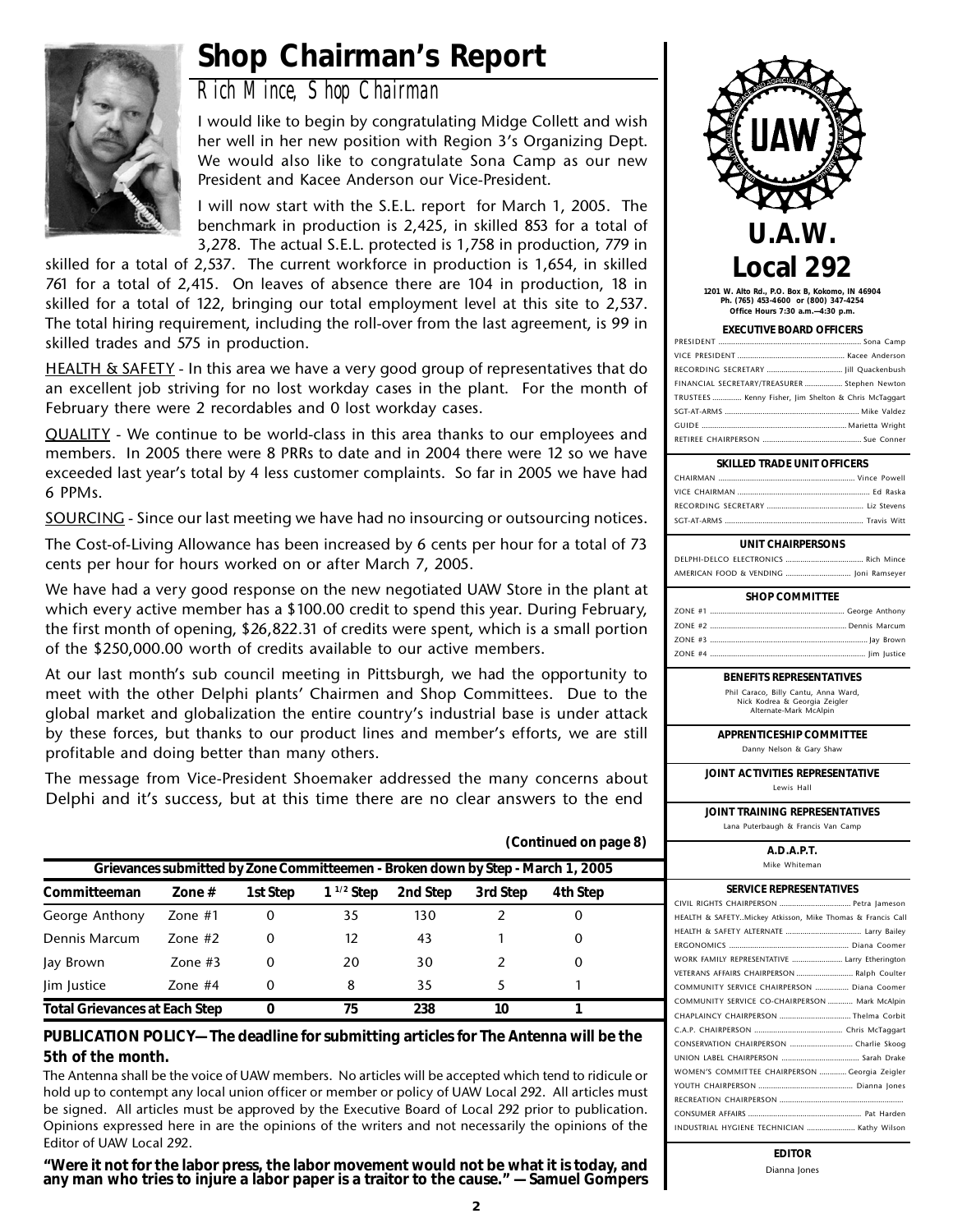### **President's Report**



*Sona Camp, President*

First, let me say how honored I am to be your new President. I will do my best to be an asset to this membership and to represent you fairly.

Former President Midge Collett was offered a job with the region as an organizer. She will do a great job in that capacity just like she did here. We should all be very proud of what Midge has accomplished for us in this local. We can count on Midge to represent us proudly with her spirit of solidarity and unionism. Good Luck Midge! We will miss you!

The last month has brought many changes. The International Constitution provides that the Vice President move into the President's job in the event the office is vacated, then there is an election for Vice President. Nominations for Vice President were held on March 6, 2005. Kacee Anderson was elected by acclamation. I'd like to congratulate her. Kacee will do a wonderful job. I am looking forward to working with her.

I'm aware that there are many rumors going on in the plant. Our members are uncomfortable with all that has been going on with the company. The financial woes and accounting problems have been on all of our minds. But I think all the fears and uncertainty have possibly spawned some unfounded rumors also. When we are given more information we will inform you. The 8K report is a legal document that is required to be filed with the Securities and Exchange Commission when a publicly traded Company has an unusual event. You can find this on Delphi.com under investor relations. Click on the SEC filings. You then can read the March 4th edition, which is the only information they are giving us at this time.

The GM and Delphi sub-councils were held in Pittsburgh, March 6 - 10. There are people from GM and Delphi locals from all over the United States at these meetings. Vice President Dick shoemaker reported on the state of the business. There are currently 22,619 active UAW employees at Delphi -- 17,193 production and 5,426 skilled. The Sub and Job funds are fully funded. The Delphi content in the average GM vehicle is now at \$2425. In 2004 Delphi did add money to the pension fund, but it is still underfunded. Starting in January of 2007, Delphi will no longer pay the health care supplements for their retired salaried employees when they are Medicare eligible. They did this while offering millions of dollars to their "top 6 key officers"

to remain with the company. Obviously the company doesn't have a conscience or loyalty to their employees.

Vice President Shoemaker reported that the economy plays a major role in our business. Interest rates are creeping up, oil prices are going up, and consumer debt puts a damper on spending, which in turn effects the infrastructure of our nation. For every 50 cents that gas prices go up we lose 200,000 to 250,000 vehicle sales.

Health care costs were addressed. Delphi spent 500,000 on hourly health care last year and it is expected to go up this year. There have been some changes our members aren't happy with, but those changes are easier than paying part of our premiums. It was stated that UAW represented employees pay 7% of their health care costs, non-represented salary employees pay 28% and average Americans pay 32% of their health care costs. UAW negotiated \$1,000 vouchers for GM & Delphi retirees generated sales of 75,279 vehicles. Our market share is down and so is sales. New product and market share go hand-in-hand. The Big 3 is introducing less new products. Their market share is predicted to go from 58% in 2002 to 52% in 2006. Based on sales in 2004, 1% of market share is 173,000 vehicles. GM's market share is down 3.1% from 1 year ago. GM has been told to take \$1.6 billion out of their budget. We should all remember that GM spent \$2 billion on Fiat and then another \$2 billion to unload it. That \$5 billion could have offset the financial problems of late.

Health care and pension costs add \$1824 to each of our vehicle versus \$186 to a Toyota. Hardly a fair playing field is it? We learned that Toyota is increasing production in the U.S. I was also surprised to learn that China is the second largest consumer of GM vehicle. 500,000 units were sold there last year. That number is expected to grown by 30% a year.

While we were at the sub council, the various locals reported on their plans. There were 4 plants that are going to be closing. That is very sad to hear. We sometimes think that we have it bad at our location, but after hearing the reports it seems that we have it better than most. We have had rough times before and made it through them. We need to stick together and support one another. United We Stand.

Please attend your local membership meeting the 3rd Thursday of each month. Meeting times are: 7:30 a.m, 12:30 or 4 p.m.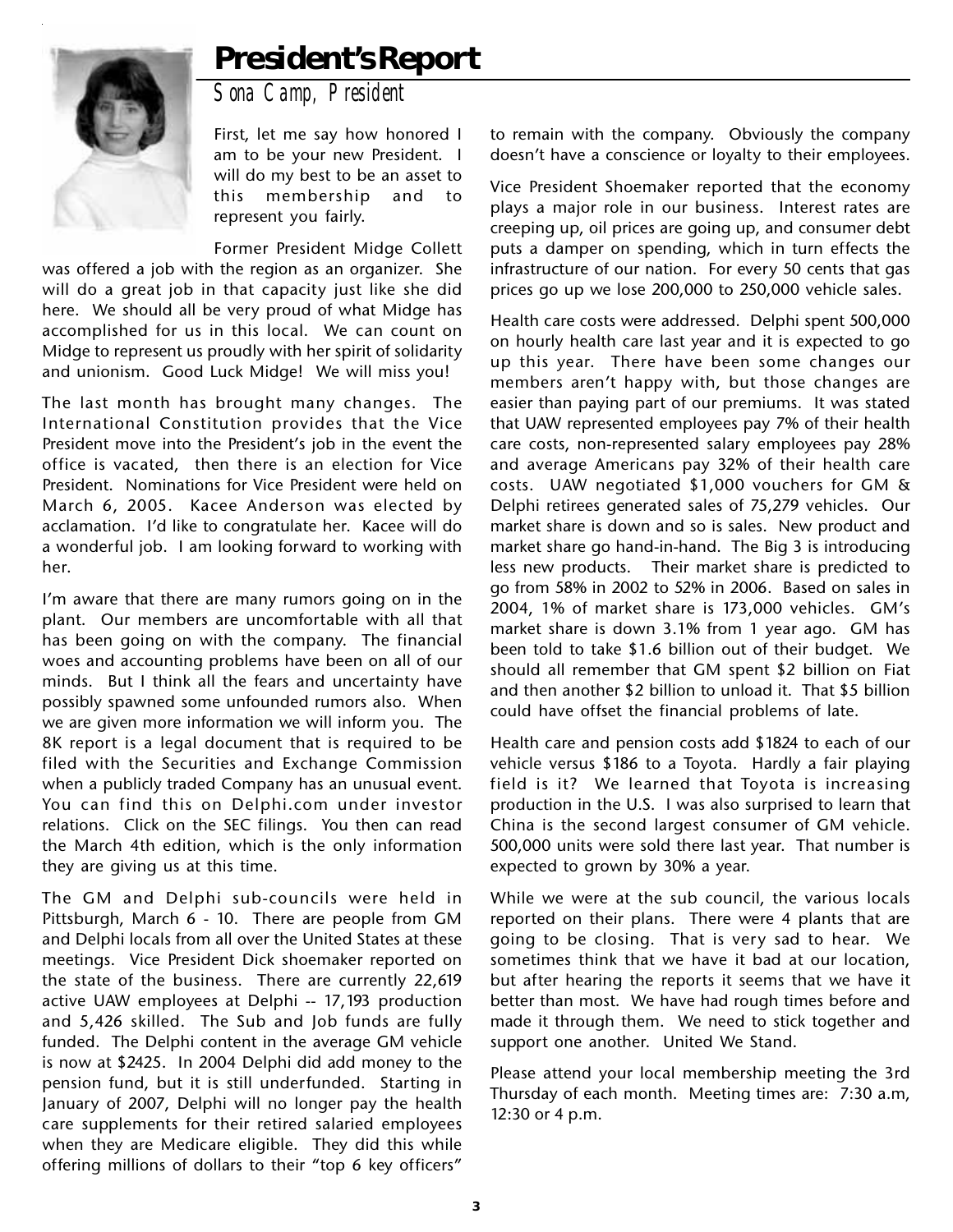### **Recording Secretary's Report**



*Submitted by Jill Quackenbush, Recording Secretary*

The blatant attacks on Indiana workers and their families prompted over 200 union activists to converge upon the Indiana State House on Thursday, March 10, 2005.

We were there to voice our displeasure with anti-worker legislation and to hold our

elected representatives accountable.

It was no surprise some of them were no where to be found. By chance, we were able to speak with representative Jim Buck who just happens to be a UAW retiree whom also receives a UAW negotiated pension and benefit package made possible through sacrifices of the many union workers throughout the years.

From our point of view, the meeting with Representative Buck might not have changed his stand or vote on issues important to his union brothers and sisters, but it sure gave him something to think about.

We also attended committee meeting hearings in the chamber regarding:

SB 483 -- VOTER IDENTIFICATION

Bill Writers:

Connie Lawson, 232-9984, e-mail: s24@in.gov

Victor Heinold 232-0940, e-mail: s5@in.gov

Brandt Heshman 232-9494, e-mail: s7@in.gov

SUMMARY: Provides that a proof of identification is a document issued by the U.S. or the state of Indiana that shows the name of the individual to whom the document was issued and photograph of that individual. THERE IS A COMPANION BILL IN THE HOUSE, HB 1439.

We oppose this bill.

HB 1002 -- INSPECTOR GENERAL AND STATE ETHICS Bill Writer:

Brian Bosma (R) 232-9824, e-mail: *h88@bin.gov* or *bcb@kgrlaw.com*

SUMMARY: Anyone could make a complaint against an employee. The inspector has the ability to prosecute and fire state employees.

We oppose this bill. There is the concern for false accusations. This could be a witch hunt against state employees. ASK ALL REPRESENTATIVES TO VOTE NO!

For a list of corporate backers of the political parties and available data --

Websites: *www.choosetheblue.com www.buyblue.org.*

Federal Election Commissions -- *www.fec.gov* Center for Responsive Politics -- *www.opensecrets.org*.

I am urging each and everyone of you to take an active and responsible interest in your government. The United States government was created and enacted by the people - 'for the people'. Hardly seems so with the state of the union as we now know it.

The agenda and mission of those in power are clearly defined in the manipulation and destruction of the American workforce.

Inevitably we continue to witness the decline of America. The American standard of living and way of life is under siege through falling wages, excessive number of bankruptcies, obsolete healthcare programs and living wage jobs rapidly disappearing

Social services and other worthy programs have been reduced or deemed obsolete from lack of available funding.

Soaring deficits at Federal and State levels have reduced funding for education, roads, transportation, child care and housing.

This my friends is the legacy we leave to future generations.

For all of us who put forth the effort, worked hard and put our entire being into the November 2004 general election, the hope became despair and the dream has become a nightmare.

The line has been drawn in the sand for the American workers and their families.

There never has been or will be a better time to stand up and be counted. Please take the time to be informed, to call, write and e-mail your government representatives. Make your voice heard, let them know in no uncertain terms -- we will never give up the fight for survival.

**Call Congress Toll Free -- 1-888-355-3588 Capitol Switchboard -- 202-224-3121 Web address -** *www.in.gov www.house.gov www.senate.gov*

*Indiana Senator Evan Bayh Fax -- 202-228-1377 or Phone-- 202-224-5623*

*Senator Richard Lugar Fax -- 202-228-0360 or Phone-- 202-224-4814*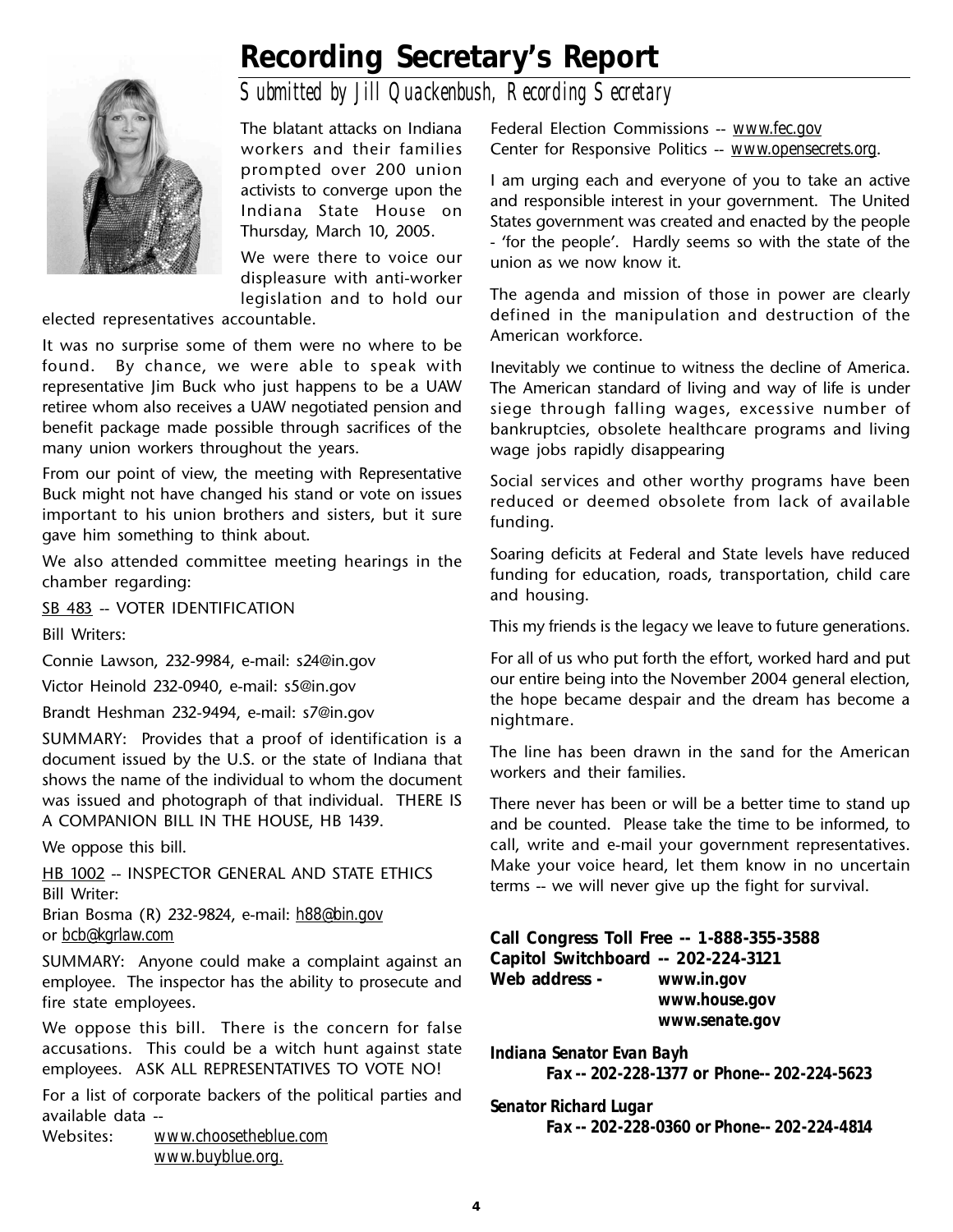*Kacee Anderson, Vice President*

First, let me say thank you to each and every one for all your support during the Vice Presidential race for UAW Local 292. As there were no other nominations, I am your Vice President and pledge to do my best to support our Local.

### **The Cost of Broken Promises**

Brothers and sisters, today in "Bush's America" 11 million uninsured children are living among us. Eleven million children ignored in this country as our government does nothing to fulfill a promise. Eleven million children ignored as the Bush administration actively pushes to hype a phony crisis in Social Security.

Everyday the burden we place on families in this country is rising.

The numbers are staggering and the burden affects our families, our businesses and our communities every day.

Here are broken promises we all need to be aware of:

- Health are costs are up 64%
- Drug co-pays re up 50%
- Average family premiums are up 3500 per year
- Population of uninsured went up by 5 million (this equates to 45 million Americans with no coverage)

President Bush has the rhetoric of family values in his speeches, but the reality has been and continues to be values for the wealthy.

In Bush's American" the plan is this:

- ♦ Let's not import less expensive drugs
- ♦ Let's ignore 5 million Americans without health care coverage
- ♦ Let's not negotiate better drug prices
- ♦ Forget about patient rights
- Let's weaken coverage

These 11 million forgotten children under Bush's administration belong to our families, friends and neighbors. Eleven million children who deserve to be valued and not ignored by unfulfilled promises.

### **Health and Safety Report**

*Submitted by Mickey Atkisson, Health and Safety Representative*

There is a Health and Safety and Environmental practice in place I would like to call your attention to.

Many of you have seen the orange "Safety Sign Off" tags on the new equipment and also on equipment that has been relocated, but are unsure of what these tags are.

These 6" X 8" orange tags are generated thru the Health and Safety management office by engineer or supervisor and are placed on the equipment for your protection.

Side one of the tag has in big letters, "**Notice. This machine is not to be started by anyone except authorized personnel**."

Side 2 of the tag has 8 steps that must be followed by engineers, management, ergo and Health and Safety.

They are: Step 1 - Place tag on equipment, connect ESD ground points, complete installation and notify Safety Rep. (management). Step 2 - The Safety Rep.

(management) will inspect and sign for TRYOUT ONLY. Steps 3 thru 7 - Ergonomics, Industrial Hygiene, area maintenance and department supervisor check sign.

The final and most important check is to be done by management and union Health and Safety Representatives before production is to be ran.

Once all have inspected equipment and signed off, then the tag is removed by both management and union Health and Safety Representatives.

Only then is it released to run production. If you see an orange tag on equipment, this means it has not been released to run production and you should not run.

For your safety, you should not run any piece of equipment that could be unsafe. Immediately notify your supervisor and if this doesn't take care of this issue, call for your union representative.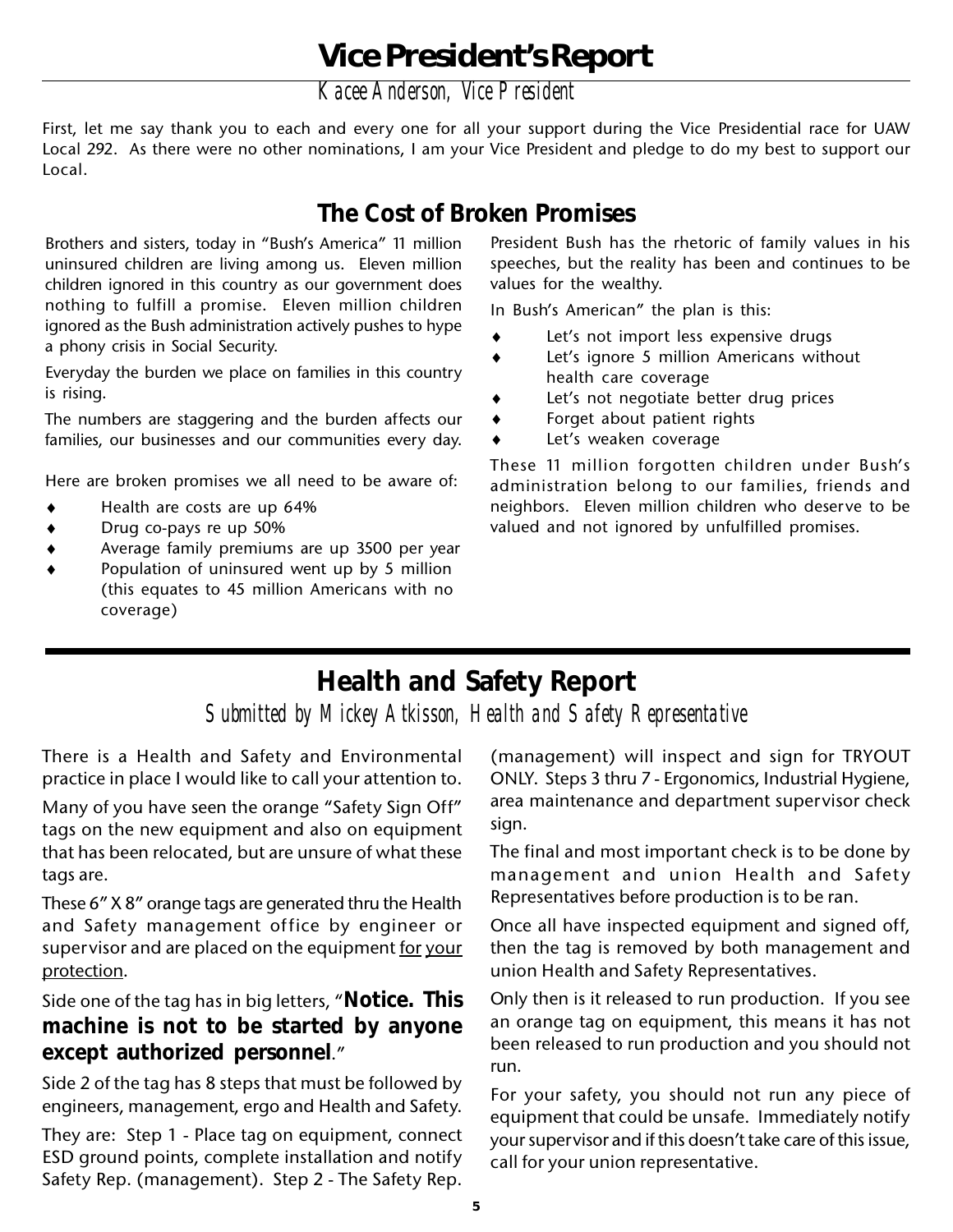

## **UAW Local 292 Scholarship for Minority and Women**

**Applications are available @ UAW Local 292 1201 W. Alto Rd., Kokomo, IN**

**Deadline for turning in Application: Fri., Apr. 29, 2005. Applicant must live within a 50-mile radius of Kokomo or be affiliated with UAW Local 292.**

**Two \$500 Scholarships awarded annually.**



## **UAW Local 292 Scholarship**

**Applications are available**

**@ UAW Local 292 1201 W. Alto Rd., Kokomo, IN**

**Deadline for turning in Application: Fri., Apr. 15, 2005.**

**Applicant must be a dependent of UAW 292 member.**

# **Mother's Day Banquet**

**Invitation open to all Mothers Grandmothers Grandmothers, Fathers, Daughters and Sons Sunday, May 1, 2005 at U. A. W. Local 292, 1201 West Alto Rd., Kokomo . Local 292, West Alto Rd., Kokomo Doors open 1:30 P. M. -- Luncheon 2:00 P. M. Adults \$10.00 -- Children Age 7 and under \$5.00 Style Show by "A LADY'S PLACE" (owner Darlene Rice) featuring Local 292 members as models Local 292 members as models. Raffles Raffles, Food, Fun and Fellowship Please plan to attend. e plan to attend. plan to** 

**Reservation deadline - Monday, April 25, 2005.** Advance reservation required. Please come to UAW Local 292 to fill out reservation form and pay for reservation.

# **Retirement Report:**

**Benjamin W. Crain Ella R. Cripe Bob R. McIntire Joyce L. Mye**

### **HOOVER HEARING SE**

**1201 W. Alto Rd., Kokomo, IN**

**(Use the front entrance)**

**The response to our March Specials was tinue the same specials to UAW membe ing the month of April.**

**As a special service to members and de April on Mondays and Wednesdays from again offering free-of-charge:**

**Video Ostoscope of your ears -(See the i TV monitor to look for ear wax or other f**

**Wax removal of both ears - (if needed) -**

**To avoid waiting, please call us at (765) schedule your appointment. We will als ing concerns or questions you may have. Spring! We look forward to seeing you** 

### **Howard County U \$1000 Scholar**

**Application @ UAW Local 292, 1201 W.** 

**Mail application to: Howard Co P.O. Box 2528, Kokomo Application must be postmarrow** 

### **Dept. 895 Re**

May 19 @ Damon's With questions - Call Way

**Dept. 8436 Get**  April 20 then May 18 @ Gol

**Retirees of De** April 12 then May 10 @ Cra

**Former Dept. 960 Plastic W** April 30 @ Golden C

**FAB III Get Together! Retire** April 6 then May 4 @ Golde Call Mary Welcher

> **Retirees and Active Empl** April 27 @ Lincoln Sq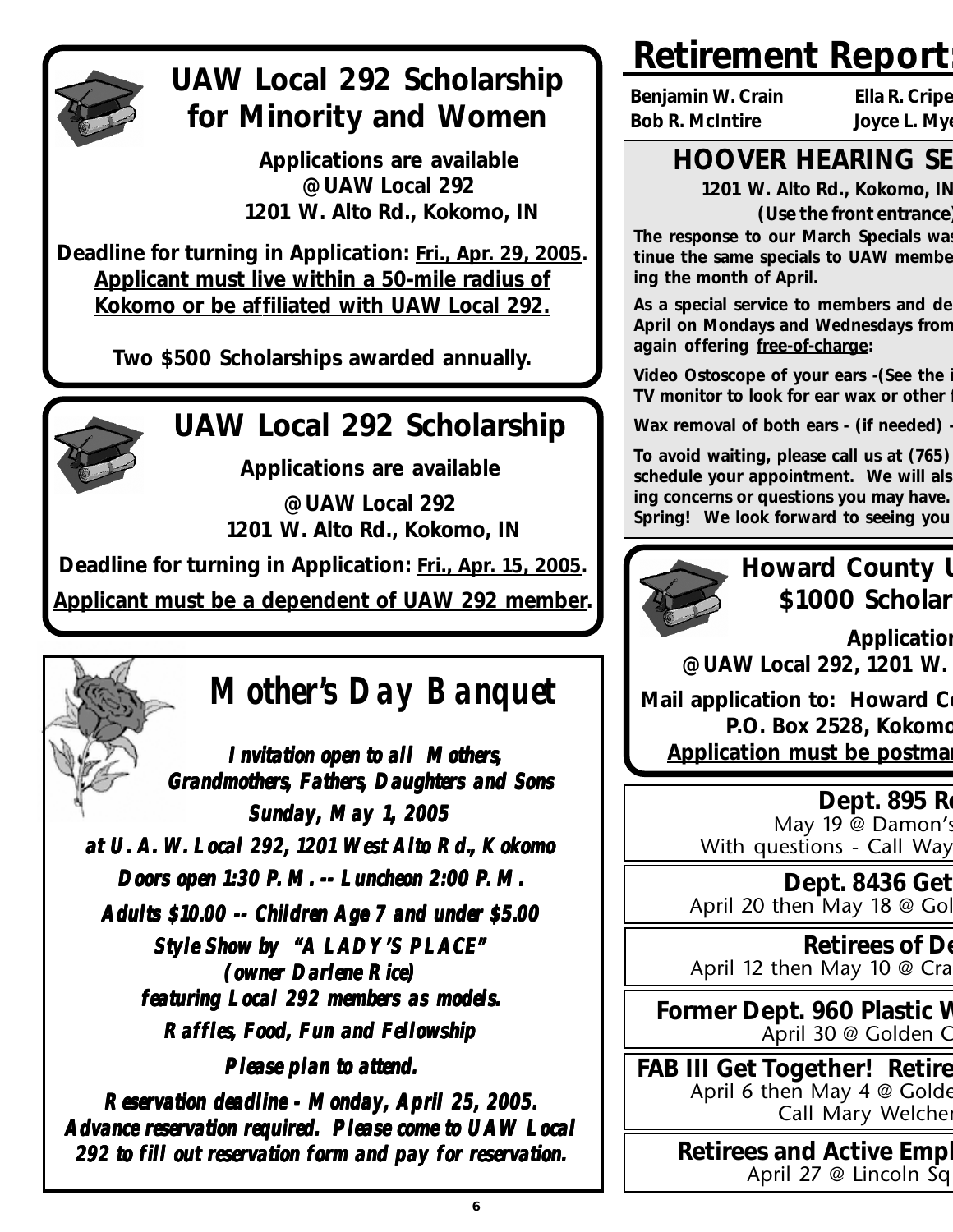### **Veteran Affairs**

**March 2005 Veteran of the Month** *The Veteran's Committee*

> г.  $\rightarrow$

 $\bullet$  $\bigstar$ 



Kristopher graduated from MCRD, in San Diego, California on February 25, 2005. He is the son of Toni and Nick Gingerich (mother and stepfather) and Dick and Linda Brown (father and stepmother).



Toni works in the Cuneo plant and Nick works in plant 8.

 $\leftarrow$ 

 $\rightarrow$ 

 $\leftarrow$ 

After returning from leave, Kristopher will be attending Ammo Ordinance School in Redstone, Alabama.

|              | 2005 Regional PEL Schedule -- Region 3 |
|--------------|----------------------------------------|
| <b>MONTH</b> | <b>WEEK OF</b>                         |
| April        | $4/11 - 4/15$                          |
| April        | $4/25 - 4/29$                          |
| May          | $5/16 - 5/20$                          |
| June         | $6/13 - 6/17$                          |
| July         | $7/25 - 7/29$                          |
| August       | $8/22 - 8/26$                          |
| September    | $9/19 - 9/23$                          |
| October      | $10/17 - 10/21$                        |
| October      | $10/31 - 11/4$                         |
| December     | $12/05 - 12/9$                         |

**Hands-on Home Fix-up Class Class is offered to Local 292 active and retired members and is payable through TAP benefits. Class schedule is as follows: Mon./Wed. Apr. 4 - 27, 2005 & Tues./Thurs. Apr. 5 - 28, 2005 3-hour classes times are: 7:45 & 10:30 a.m. and 4:00 p.m. @ UAW Local 292 training trailers 1201 W. Alto Rd. Kokomo, IN For more information, call: Lana Puterbaugh, UAW Joint Training Rep. @ 451-1870**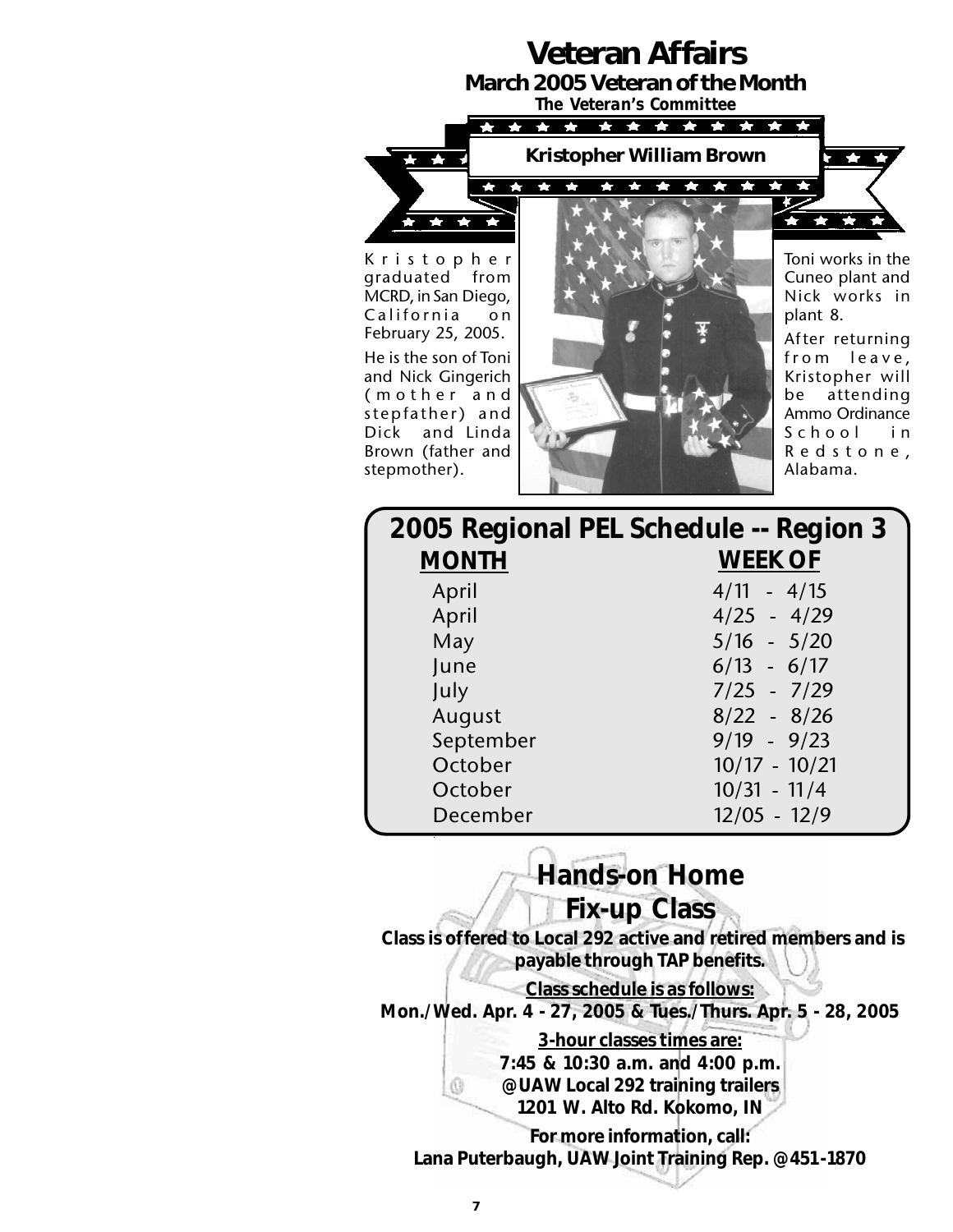### **Conservation Report,** *Charlie Skoog Charlie Skoog, Chairperson , Chairperson*

Recently retired? Cabin fever? Need some fulfillment in your life? Join me in celebrating the arrival of spring by volunteering for the year's first, Conservation Committee, Adopt-a-Highway roadside trash pickup. Local 292's section begins at the intersection of SR 35 and SR 19, and runs South on SR 19 for 2.5 miles. The date will be Thursday, April 7, 3:00 p.m. and we will meet at the Macedonia Christian Church which is located on Highway 19 at 1532 S. 500 E.

Time involved, assuming we have twenty volunteers (which we will if YOU show up!), will be about one hour and fifteen minutes. Children are allowed to participate but must be at least 12 years old. Safety vests, gloves, and trash bags are provided. Old clothing, shoes or work boots are highly recommended.

Participating in the Adopt-a-Highway program is fun,

great exercise and a nice way to demonstrate to children, family and friends your respect for our local environment.

The Wildcat Guardians also need your help throughout the month of April and beyond. The Guardians are directing the cleanup of a massive tire dump site containing as many as 10,000 tires located in a flood plain area just east of the former Delco Park. We need manpower, but we also need equipment and experienced operators. If you love the outdoors I invite you to help the Guardians reclaim this beautiful section of the Wildcat Creek.

For more information on the Wildcat Guardians, Earth Day activities, Adopt-A-Highway, or any conservation issue, I can be reached at 457-2607 or by e-mail, runckrr@aol.com.

#### **(Continued from page 2)**

result of the recent announcements. Vice-President Shoemaker's report continues to encourage a positive end result since the financial issue does not involve missing monies but accounting practices. Some of the concerns relate to J.D. Battenberg's announced retirement, and Alan Dawes and Paul Free's resignations. Alan Dawes was the Chief Financial Officer for Delphi and Paul Free the Financial Comptroller for Delphi during some of the timeframe pertaining to the audits going back to 1999. In addition to this situation, the volume of work has dropped 15% to 20% from General Motors and other customers in Kokomo Operations since January, 2005.

Vice President Shoemaker said the Saturn plant in Spring Hill, Tennessee is now under the G.M. National Agreement with all the rights in the agreement including Flowbacks. This came into effect in January, 2005 and members will have the option to transfer to Saturn under the flowback provisions.

Since Delphi is a publicly owned company, we can access www.delphi.com on the Internet and obtain the Securities Exchange Commission Form 8K Report dated March 4th. This report is expected to be completed in June and will contain information as to the auditor's findings from 1999 until the present date.

Delphi is considering offering to certain plants this summer a pull-ahead retirement offer where members could signup for retirement and receive 40 hour's pay per week plus shift premium and any holiday pay for a three month period plus a \$2,000.00 bonus.

In the 1999 Highlighter for the National Agreement the negotiating committee addressed the guarantees for Delphi workers in the event of financial distress in the company as follows:

#### *BENEFIT GUARANTEES FOR WORKERS*

 *The bargaining team worked especially hard to guarantee that Delphi workers will continue to enjoy the same pension, health care and other benefits as GM workers, even in the event that Delphi fails or encounters financial distress.*

 *The proposed agreement obligates General Motors to guarantee layoff benefits, pensions, retiree health care and postretirement life insurance to UAW-represented Delphi workers who were employed by GM under the terms of the 1996 UAW-GM agreement as of the spin-off of Delphi on May 28, 1999. This agreement is subject to formal IRS approval, which is anticipated.*

*Layoff benefits under the UAW-GM national and supplemental agreements will be guaranteed by GM in the event that Delphi ceases doing business before June 1, 2004.*

 *Pensions, health care for retirees and post retirement life insurance will be guaranteed by GM in the event of financial distress at Delphi at any time on or before the eighth anniversary of effective date of the 1999-2003 UAW GM national agreement. (October 18, 2007)*

 *The parties further agreed that in the event of financial distress which causes Delphi to terminate its pension plan or cease to provide ongoing credited service, GM will provide up to seven years of credited service at the level and scope in effect at Delphi at the time.*

 *In all cases, GM will guarantee the benefits at the level which are in effect for UAW-GM represented employees at the time. GM's obligations under this agreement will continue in effect regardless of the expiration of any collective bargaining agreement for as long as GM is providing the corresponding benefit to its UAW-represented employees or retirees.*

We have requested from the International Union and the company any further information pertaining to this issue that was included in the National Agreement.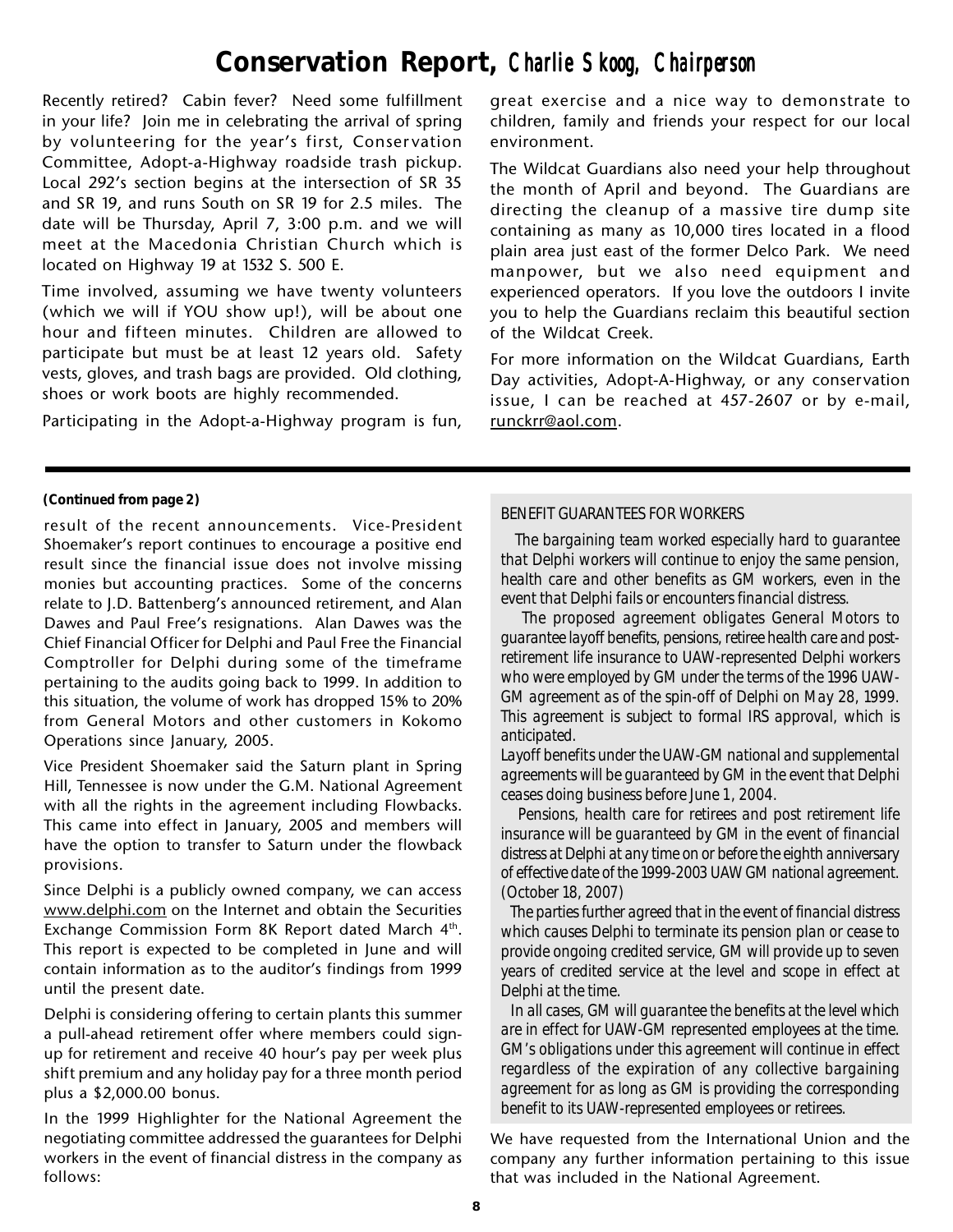Earl Murray Retired

### **With Sympathy:**

We extend our sympathy to… The following members who have lost loved ones during the month:

Michelle Rouser Jim Rouser Edith Price David Price Jenell Price Joann Griffin Kathleen Ooten Marcia Groome Charlene Artis Frank Smith Bob White Kathy White Nick Loffredo Glen Edwards Roxann Edwards

Hiram Fouts Bill Abresch Jill Adams Cathy Hurst Brenda Carver Bob Acker Vonetta Hatcher Bob Mackey Donnabelle Ulerick Tanya Wells Michelle Calhoun Sue Althouse Janet Bentley Jill Carver Ron Carver



Frank Harp Michelle Moore Milt Boyce Marla Edmonds Kim Bailey Dwight Ingle Jenny Ingle Jacquelin Murray Barbara Vorhees Sue Flaty Leonard Flaty Greg Wood Sona Camp Gary Hyman

### **DivorceCare ..... Someone You Know Is Hurting**

It's hard to know how to help someone who is going through a divorce. It takes a long time and a lot of work to heal the pain that comes with the breakup of a marriage.

DivorceCare is a special weekly seminar and support group just for people who are separated or divorced. If you know someone going through a divorce, make sure they know about DivorceCare. It might just be the best thing you could do to help.

Mondays 6:30-8:30 p.m. @ Crossroads Church.

Call 453-4626 to register.

Call Shirley Rinehart for more info.

*Congratulations!* To Thelma Corbit, UAW Local 292 Chaplain, for being elected as International UAW Chaplaincy Board Member.

### **In Memoriam: Chaplain's Report**

*Thelma Corbit, Chaplain*



Our happiness is our decision. One definition of happiness is a state of contentment/peace of mind/sense of wellbeing.

The good news is that we all can be happy. It is up to each one of us to decide if we want to be happy or unhappy. No one can decide that for us.

Happiness is also an inner condition that causes us to be glad that we are alive. If we are unhappy, what is making us feel that way? It is something that we may be saying, thinking or doing? Think about it.

*Philippians 4:11-13 (NIV). . . The Apostle Paul said this, "I am not saying this because I am in need, for I have learned to be content whatever the circumstances. I know what it is to be in need, and I know what it is to have plenty. I have learned the secret of being content in any and every situation, whether well fed or hungry, whether living in plenty or in want." I can do everything through Him who gives me strength.*

*Psalm 118:24. . . "This is the day that the Lord has made; Let us rejoice and be glad in it."*

The Lord has given us life and we can rejoice in the day that the Lord had made for us. We are glad that we have another day to help change the things that may have us thinking how unhappy we are. Change will not happen overnight. We may not have everything that we may want, but we do have life. We can have it more abundantly.

Money or no external thing can make us happy. They may help for awhile. Happiness is an inside job. We are the only one that can make us happy.

Each day is a gift from God. It doesn't matter what may have happened yesterday. We can be happy in the Lord. It does matter what I may say, think or do today that will help me have a peace of mind. I can rejoice and be happy in this day that the Lord has made.

Happiness is a one day at a time process. We can begin to speak good things today and make a decision to be happy. We can build a foundation for happiness in our life.

*Thank You!*

#### **Bibles . . .**

#### Velma Clark

#### ■ Special Thank Yous . . .

A big thank you to all our Local 292 Hobby Club ladies that gave their time to make approx. 46 lap robes for Southern Care Hospice, Samaritan Caregivers and people at Howard Haven.

Three cheers for all of you. You are great!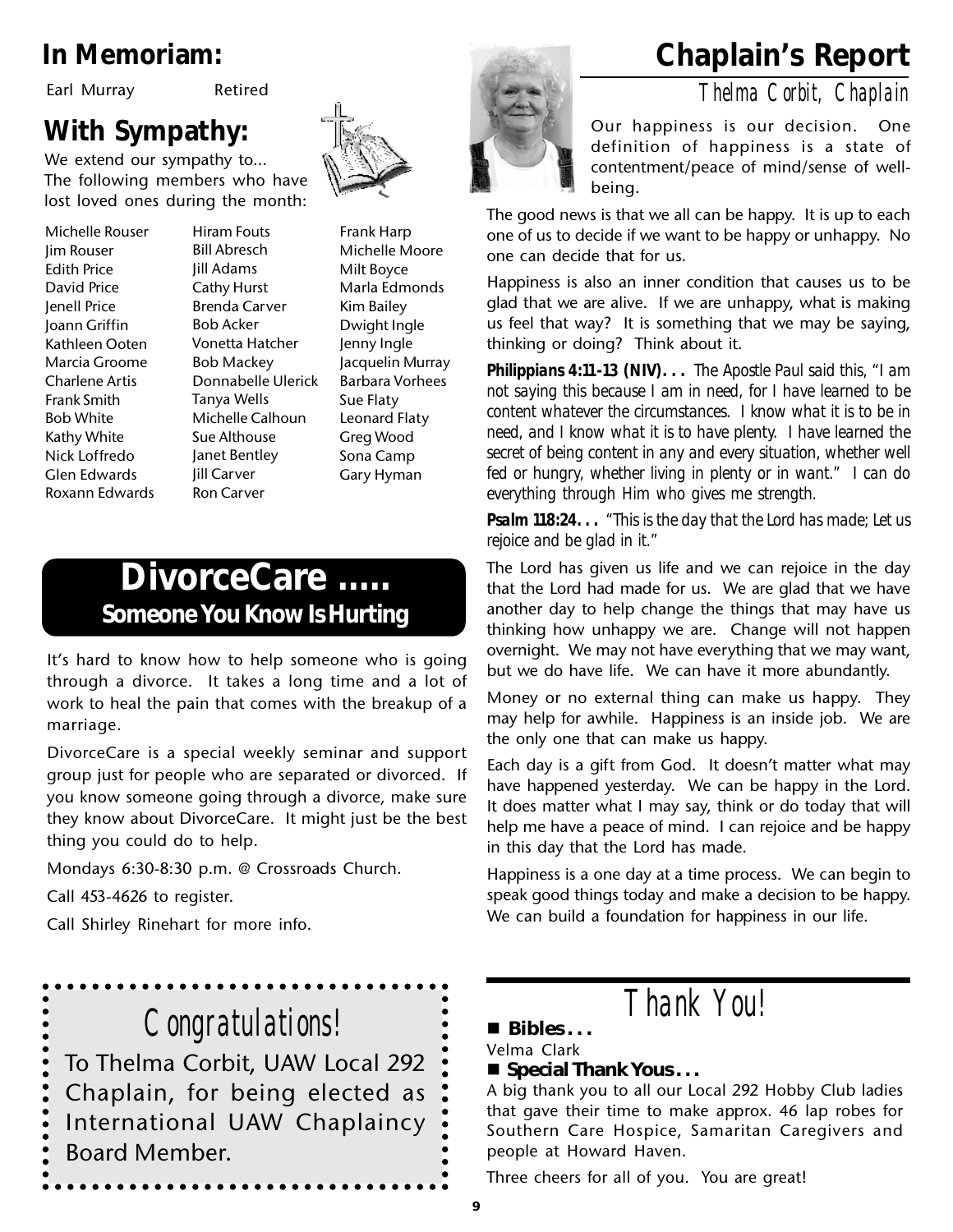### **Union Label Report**

*Submitted by Sarah Drake, Union Label Chairperson*

### **What is the Union Label Committee?**

It's been brought to my attention that many of you do not know what the Union Label Committee is. I would like to take this opportunity to introduce everyone to "standing

#### committees."

Standing committees are an outlet for all union members to use their talents or apply their interests in a variety of groups. Each committee has a different function; yet they are all designed to help our community and strengthen our union as a whole. The Union label Committee is just one of many standing committees.

One of the functions of the Union Label Committee is to bring attention to the goods and services that are Union and/or American made. Another function of the committee is to make available information that pertains to each of us when we purchase merchandise. For example, discounts for union members.

At Union Label meetings, we also discuss work ethics of different companies, such as violations of human rights and child labor.

There is a vast amount of information to be collected, distributed and acted upon. I am asking each of you to help us with this task. The next committee meeting is April 17th @ 3:30 p.m. at the Waffle House on the corner of U.S. 31 and Markland Ave. It will last approximately 1 hr.

Feel free to contact me at: *sduaw@yahoo.com*

John F. Kennedy once said *"One man can make a difference, and every man should try."*

### **Apprenticeship -- "Request for Information" forms**

**We will be taking "Request for Information" forms at the following times and locations:**

- Tues., April 19th in the Plant 7 break area from 6:00 to 9:00 a.m. and 1:00 to 4:00 p.m.
- Wed., April 20th in the Plant 8 Cafeteria from 6:00 to 9:00 a.m. and 1:00 to 4:00 p.m.
- Non-seniority applicants can come to UAW Local 292 on Thurs., April 21 from 8:30 to 10:30 a.m. and 12:30 to 2:30 p.m.

The testing will be scheduled some time in June, 2005.

If you have any questions, please contact Danny Nelson at 451-9582 or Gary Shaw at 451-9578.



### **Trustees Report --** *Submitted by Jim Shelton, Trustee*

Some of you probably have noticed the unique home located at the intersection of Jefferson and Ohio Streets known as "Nesting Doves." This home was created for the purpose of providing a haven for unwed mothers who find themselves in a crisis situation. The home presently shelters residents that vary from thirteen to twenty-three years of age, and they presently receive no funding from any County Agency.

You may have read recent newspaper articles explaining that their organization is in financial difficulty, along with needing to relocate because the home they are renting is in the process of

being sold. The Kokomo Hope Rescue Mission heard of their plight and offered the Nesting Doves seven-years free use of the house they own next to their Center, if the Nesting Doves would take on the task of remodeling the residence.

According to Chuck Roberts, the new Administrator of the Nesting Doves program, plans are being drawn up and they will need plenty of help to take advantage of this generous offer. Local 292 was informed of this opportunity by Jeff Repovg, a Delphi electrician, that volunteers will be needed during the first two weeks of May to start on this remodeling project. The greatest initial need is for electricians and carpenters, but all types of workers will be needed to complete this worthwhile project. If you can offer any assistance, please contact Chuck Roberts at 765- 868-7186. We thank you for your help!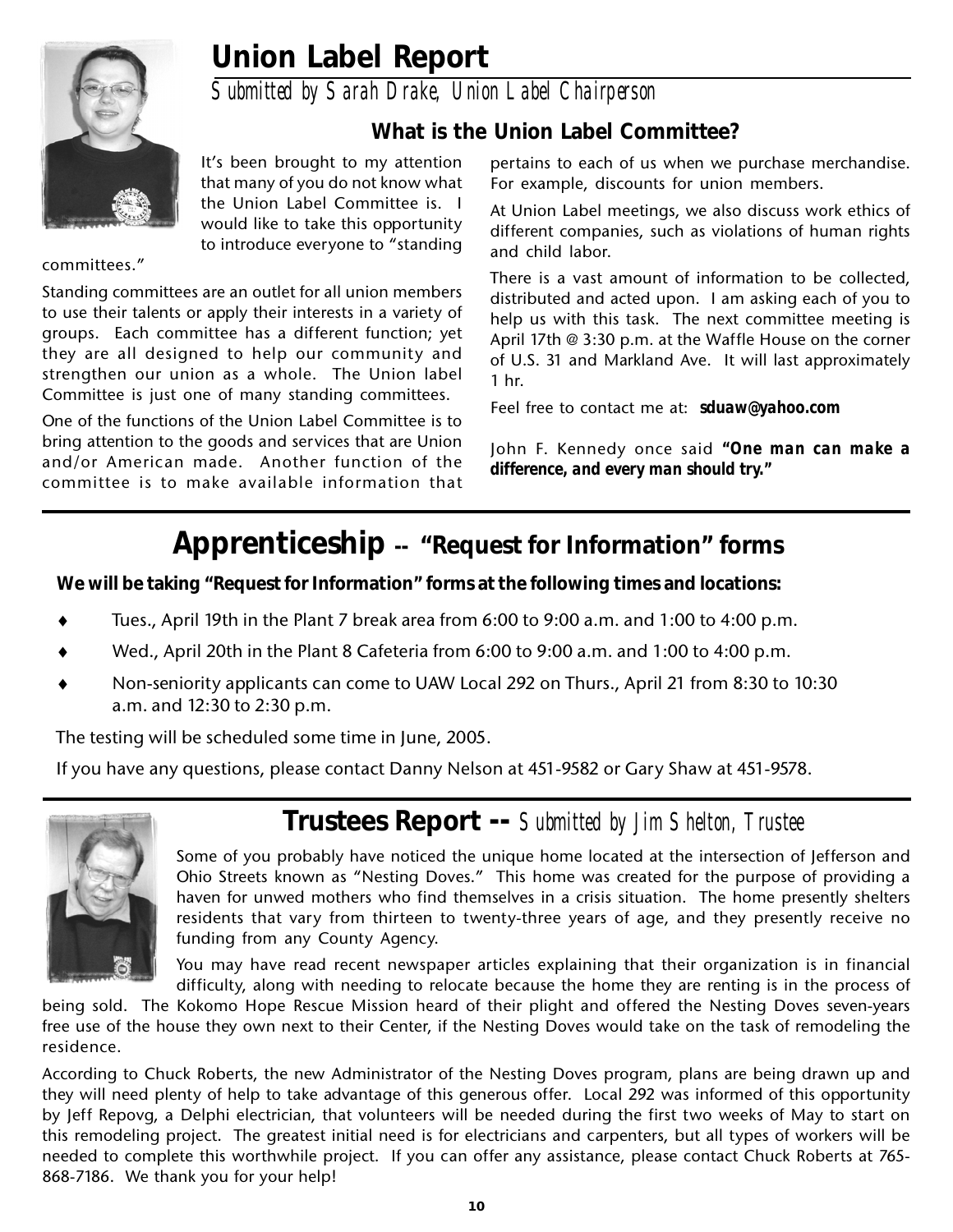

**Retiree's Corner** *Goldie Snavely, Financial Secretary/Treasurer*

#### **Prevent Tragic Nursing Home Deaths in Indiana -- Support HB 1706**

Indiana nursing home residents are at risk of death and injury by fire due to inadequate fire safety protection in our state's nursing homes.

Current Indiana laws and regulations do not require nursing homes built before 1986 to have automatic sprinkler systems. While most of these Indiana nursing homes have chosen - on their own dime - to protect their residents from senseless, unpredictable fires, 25 nursing homes are NOT fully sprinklered. In addition, Indiana has NO requirement for smoke detectors to be present in resident rooms.

Nursing home residents are particularly vulnerable to harm from fires due to physical and mental disabilities that limit their ability to run, to walk or even to follow instructions in an emergency.

Indiana should not wait for a tragedy to address this problem. House Bill 1706, authored by Representative John Day, would save resident lives by:

1. Requiring all nursing homes to have an automatic sprinkler system by 2007. We know that sprinklers are the single most effective fire protection measure for frail nursing home residents, and that there has never been a multiple death fire in a home fully protected by sprinklers.

2. Mandating smoke detectors in each resident's room. Smoke detectors serve as an early warning signal and allow fires to be extinguished before significant damage or injury occurs. A federal investigation into the Tennessee and Connecticut fires indicated that the lack of smoke detectors in resident rooms where the fires started may have delayed staff response and activation of the building's fire alarms.

According to Robyn Grant, USA long term care policy director, "This is a tragedy waiting to happen in our state. Residents are at risk, and we should not wait until nursing home residents die before we improve our laws. We need to do something, and we need to do it now!"

#### **From the Hart of the Retirees --** *Submitted by Mickey Hart, Retiree* **CENTER ON BUDGET AND POLICY PRIORITIES**

President Bush has been trying to sell young voters on his plan to privatize Social Security. He says that Social Security will go into the red in 2018. Not true. He says it will be bankrupt in 2042. Again, not true. Social Security has a \$1.69 trillion (as of 2004) trust fund that has been building and collecting interest since 1983. The surplus since 1983 has been invested in U.S. Treasury notes, the safest investment in the world. When in 2018 the taxes received yearly are not enough to meet Social Security obligations, the trust fund is there to make up the difference. It will last until 2052. After that, Social Security taxes at their present level will still be able to pay out 81 percent of Social Security's obligations.

Private savings accounts will not help Social Security financially, even Bush and Republicans admit. What private savings accounts will do is dismantle the Social Security system and plunge our drowning-in-debt government even further in debt by requiring \$1 trillion to \$2 trillion in just the first 10 years to finance the changeover. Two years ago Bush and Cheney were telling us that Saddam had weapons of mass destruction and a connection to the World Trade Center attacks, neither of which was true. If you like the mess Bush has made getting us into Iraq, you'll love what he wants to do the Social Security.

# **Official Notice**

**2005 Retiree Chapter Nominations & Election Nominations Monday, April 11, 2005 Election Monday, May 9, 2005 Election Hours 10:00 a.m. to 1:00 p.m. Election Location UAW Local 292 Union Hall 1201 W. Alto Road, Kokomo, IN**

**1st Vice Chairperson Financial Secretary 2nd Vice Chairperson Sgt.-At-Arms**

**Chairperson Recording Secretary** 

### *Delphi-D Alumni Club Programs - 2005*

April 21 - Johanning Civic Center - John VanNatta - Head of Miami Correctional Facility May 19 - Kokomo Country Club - Rosemary Shanks - Back by Popular Demand **\*** June 16 - Johanning Civic Center - Drs. Murphy & Fantuzzo - Dentistry for the Ages

**KOKOMO COUNTRY CLUB MEETINGS ARE BREAKFASTS AND REQUIRE A TICKET<br>CALL HUGUETTE LOVE @ 457-0718 -- ALL MEETINGS BEGIN AT 9:00 A.M.** 

**CALL HUGUETTE LOVE @ 457-0718 -- ALL MEETINGS BEGIN AT 9:00 A.M.**